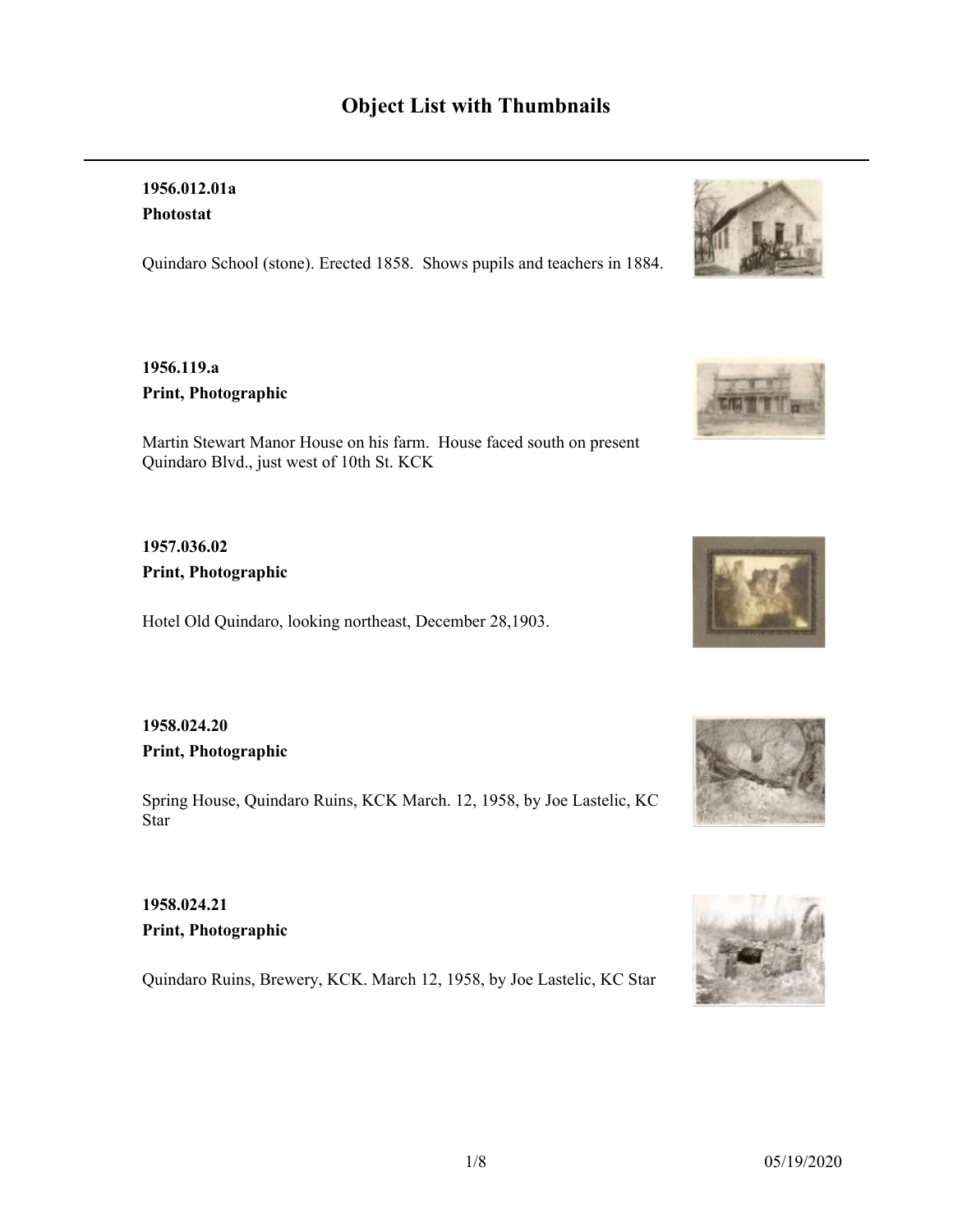# **1961.063.79 Print, Photographic**

Art's Quindaro Tribe, chapter 21

**1961.063.82 Print, Photographic**

Art's Quindaro Tribe, chapter 21

**1961.089.18 Print, Photographic**

Brewery Quindaro ruins, c. 1930

**1965.012.06 Print, Photographic**

Intake under construction, municipal water and light plant Quindaro, KCK 1965?

**1965.032.17 Print, Photographic**

Trolley Car at 18th & Quindaro, Mike Shahan, motorman









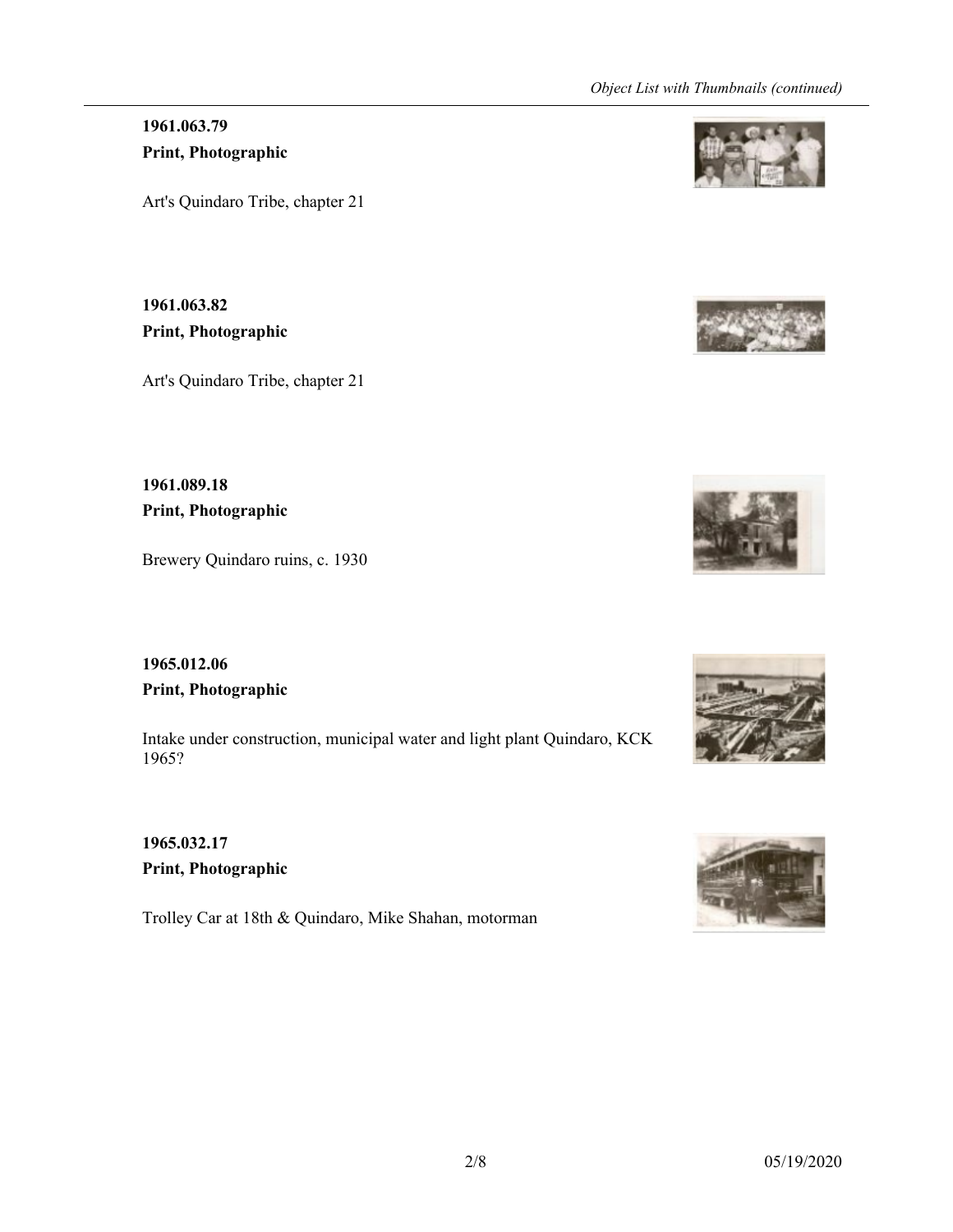### **1970.015.01 Print, Photographic**

Quindaro School 1908.

**1970.015.03 Print, Photographic**

Quindaro School 1908.

**1978.007.03 Print, Photographic**

Old Quindaro Ruins, Hotel

**1980.022.05 Print, Photographic**

1905 Quindaro Blvd, Thorpe & Company, KCK

**1980.022.06 Print, Photographic**

19th & Quindaro, H.C. Cooke & Company, KCK



1905 (1905







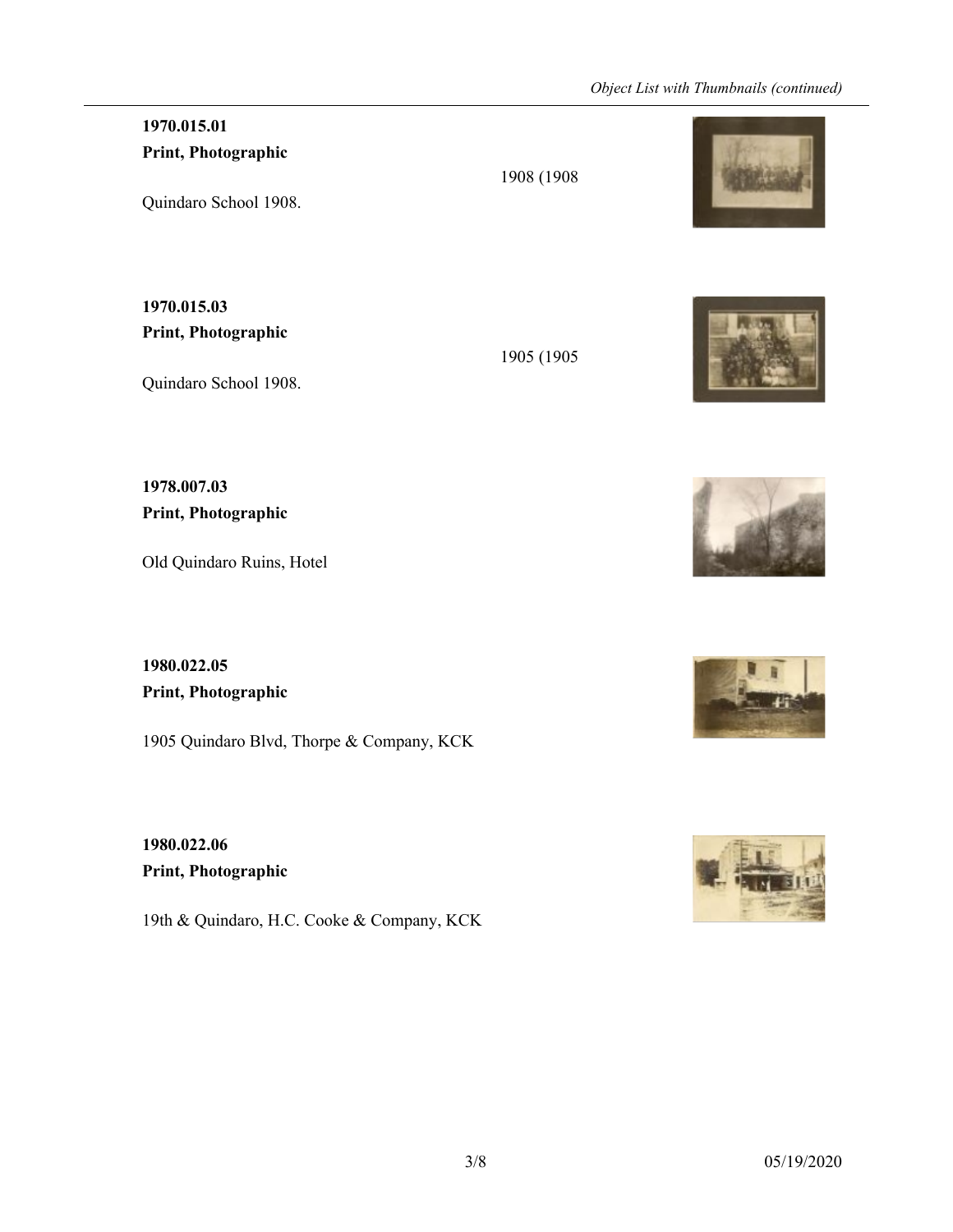## **1980.022.09 Print, Photographic**

1902 & 1904 Quindaro Blvd, Kansas City, KS

**1980.022.10 Print, Photographic**

19th & Quindaro Blvd, Kansas City, KS Inter-urban

**1982.005.01 Print, Photographic**

Quindaro ruins

**1982.005.52 Print, Photographic**

Quindaro Hotel ruins, 1903

**1982.005.60 Negative**

Brewery at Quindaro









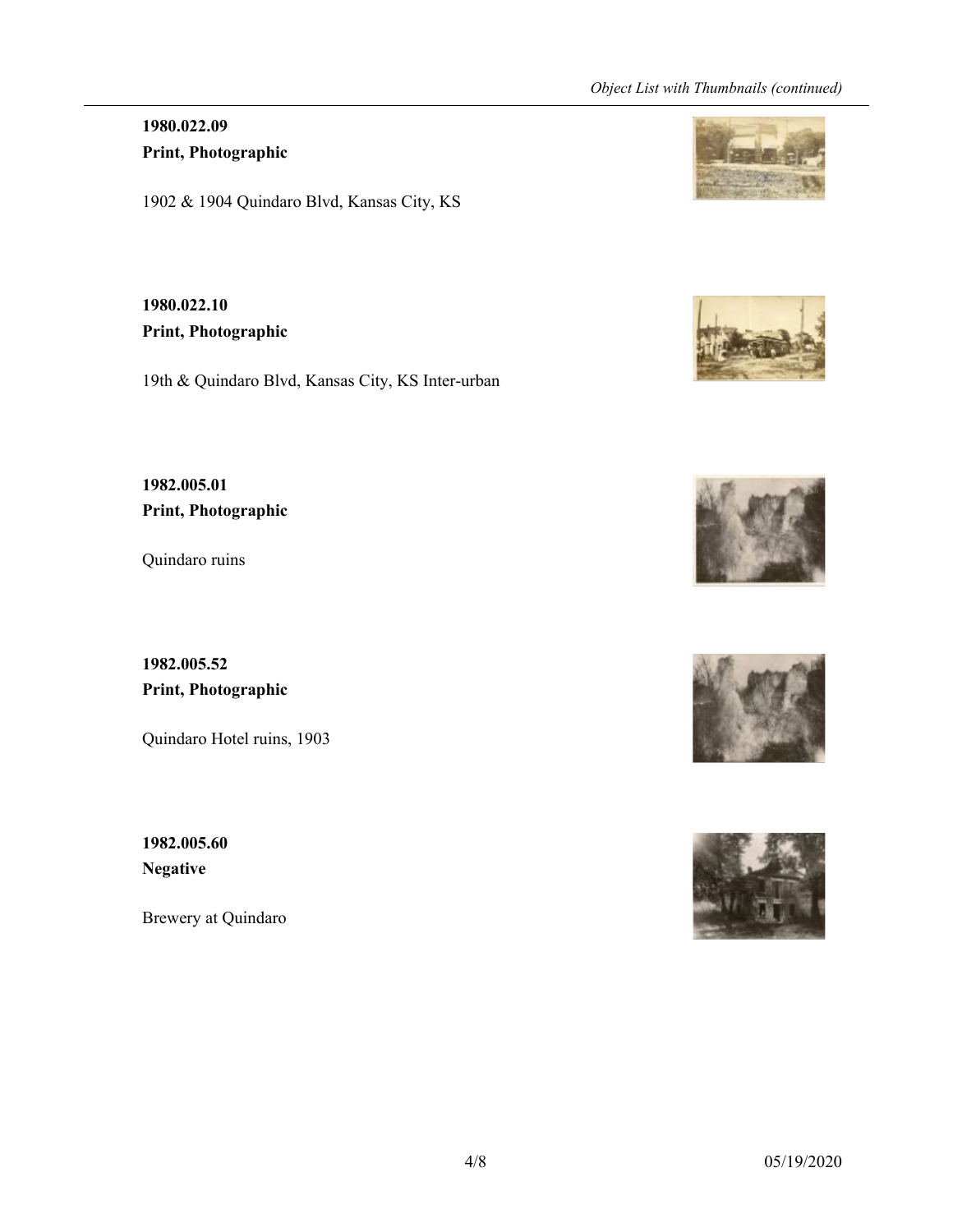### **1982.005.90 Print, Photographic**

John Brown Statue, Quindaro

**1982.005.99 Print, Photographic**

Last house in old Quindaro, 1930

**1982.005.144 Print, Photographic**

Old Quindaro hotel foundation, c. 1936

**1982.005.1512 Print, Photographic**

Warehouse wall in old Quindaro, c. 1930

**1982.005.1513 Print, Photographic**

Walls of Quindaro Hotel, 1927









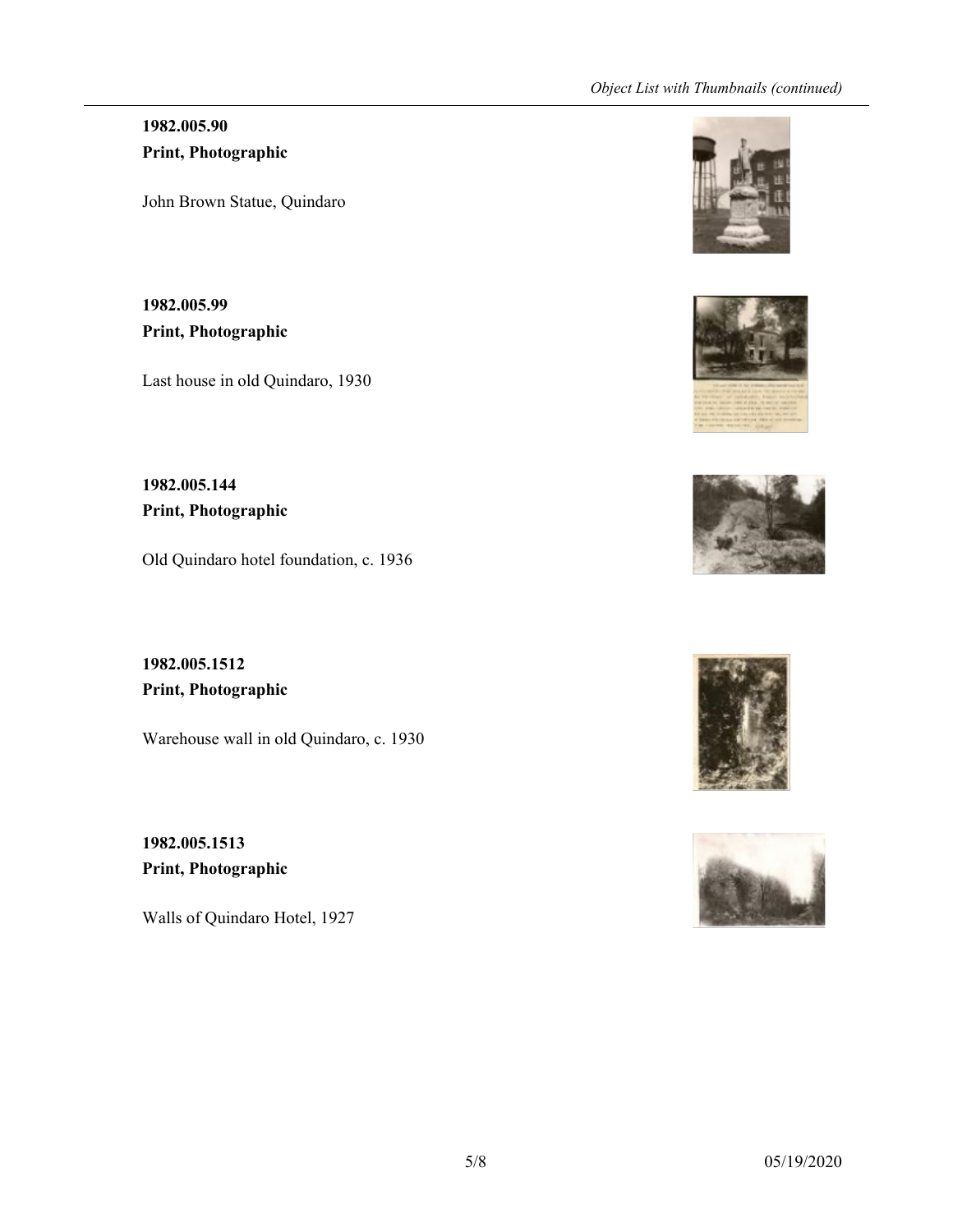# **1982.005.1514 Print, Photographic**

Quindaro Brewery

**1982.005.1515 Clipping, Newspaper**

Old Quindaro house, July 6, 1958

**1982.005.1516 Clipping, Newspaper**

Old Quindaro, short history

**1982.005.1517 Print, Photographic**

Old Quindaro warehouse, c. 1886

**1982.005.1517a Print, Photographic**

Quindaro warehouse ruins, c. 1886









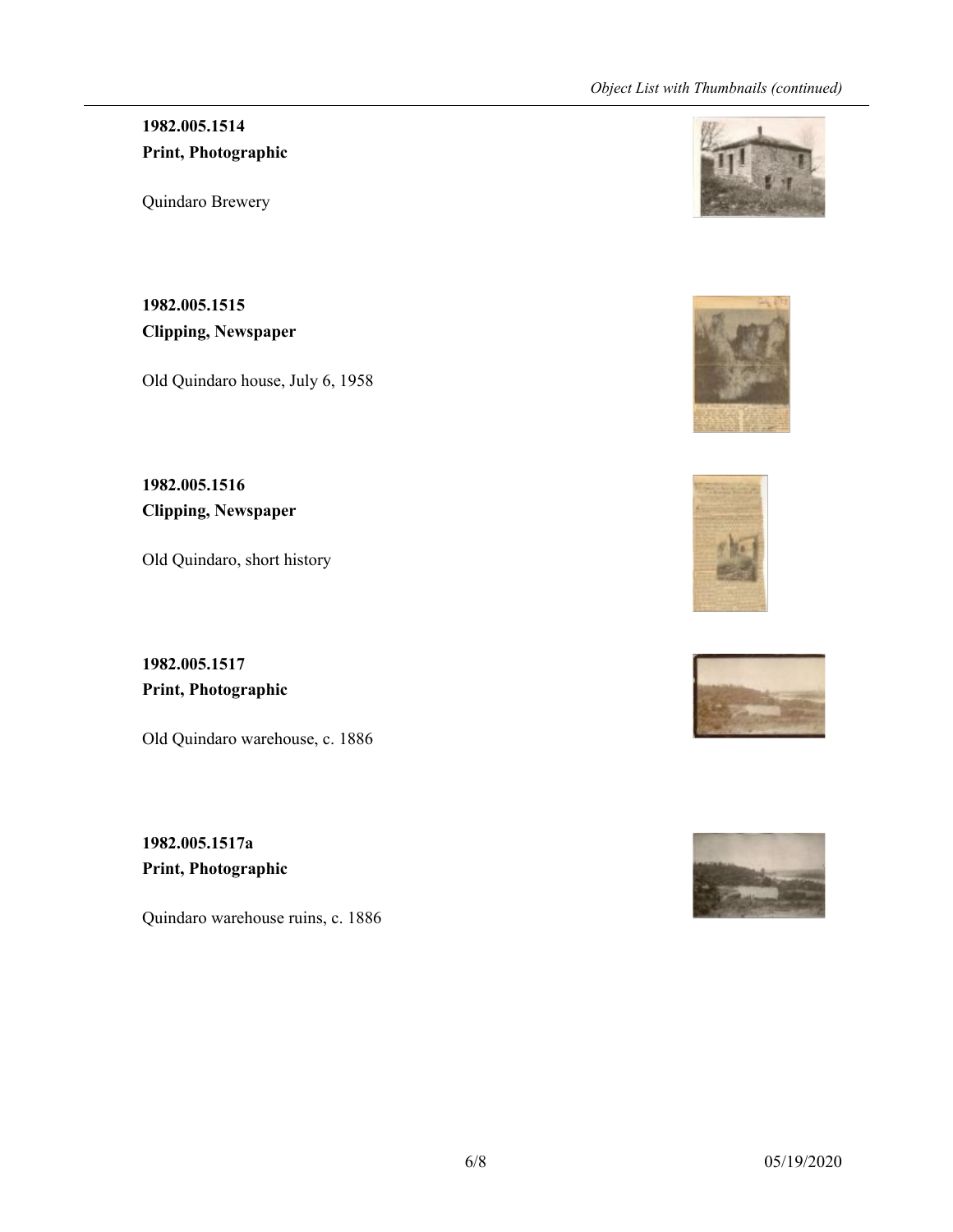## **1983.020.68 Print, Photographic**

Old Quindaro Hotel, 1930

**1985.052.01 Print, Photographic**

Quindaro Ruins, c. 1908

**1986.048.01 Print, Photographic**

Distillery ruins

**1986.048.02 Print, Photographic**

Wine Cellar ruins

**1986.048.03 Print, Photographic**

Brewery ruins